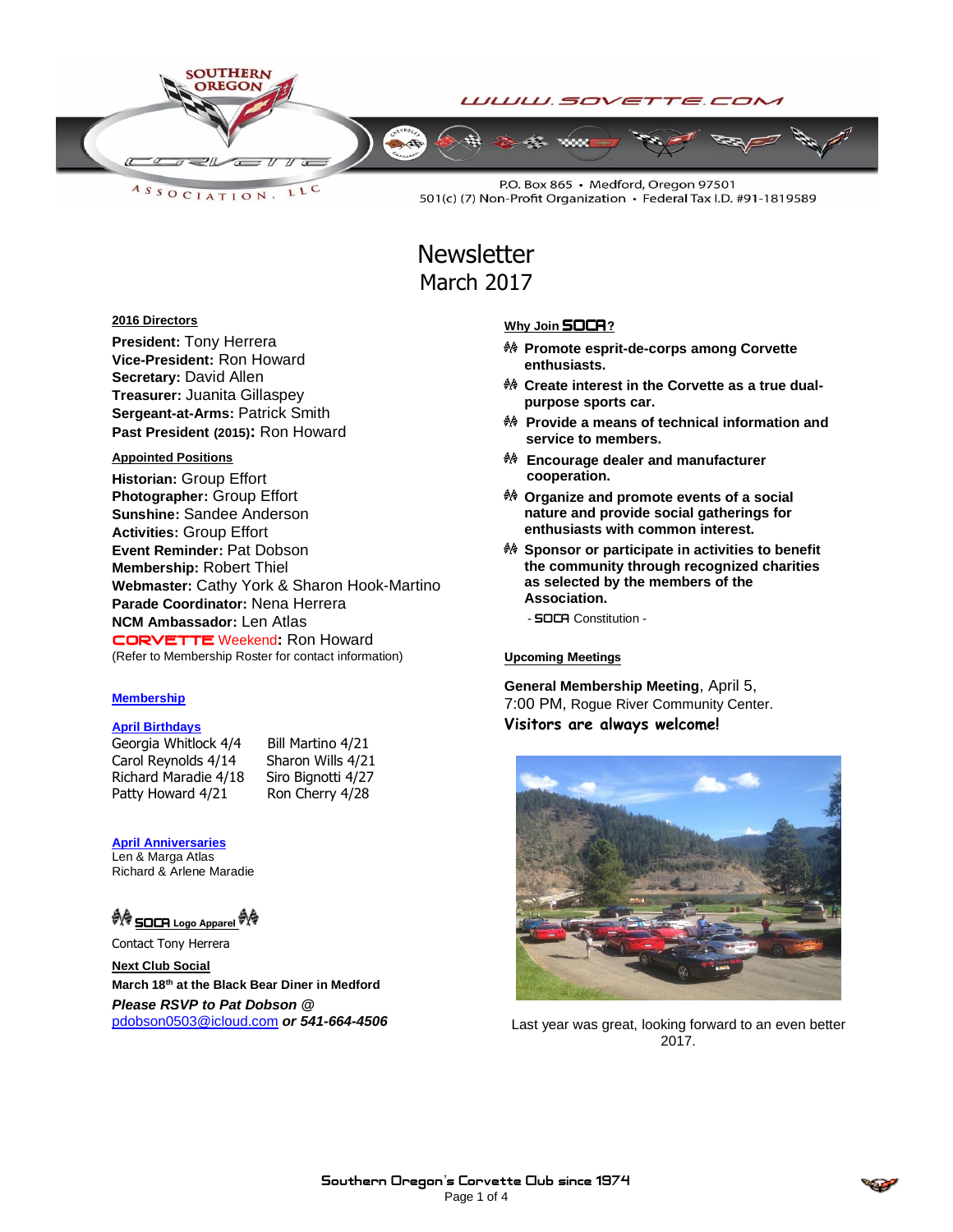# Events & Activities

March 1 – SOCA General Membership Meeting, 7:00 P.M., Rogue River Community Center, Rogue River

March 12 – Daylight Savings Time Begins!

March 18 – SOCA Social. Black Bear Restaurant, 1150 E. Barnett Rd. Medford, 6:00pm. Possible cruise before dinner depending on the weather.

March 20 – First day of Spring.......GET THE CARS READY!!!!!!!

April 5 – SOCA General Membership Meeting, 7:00 P.M., Rogue River Community Center, Rogue River

April 8 – Pear Blossom Parade. Details TBA. Lunch after the cruise at the Roadhouse Grill, 2699 W. Main St. Medford

April 14 – 16, Medford Rod & Custom Show. Jackson County Fairgrounds. \$10 adults, \$8 seniors and kids.

April 16 – Easter Sunday

May 3 – SOCA General Membership Meeting, 7:00 P.M., Rogue River Community Center, Rogue River

May 14 – Mother's Day

May 20 – SOCA Social. Details TBA

May 29 – Memorial Day

June 7- SOCA General Membership Meeting, 7:00 P.M., Rogue River Community Center, Rogue River

June 18 – Father's Day, June 21 – Summer Begins! Schmidt Winery "Wines & Wheels" event.

June 24 – Rooster Crow Parade, Rogue River. Details TBA

July 5- SOCA General Membership Meeting, 7:00 P.M., Rogue River Community Center, Rogue River

July 14 – 15 CORVETTE WEEKEND!

OTHER EVENTS: July 4 - Eagle Point Parade, Sept. 16 – Lake of the Woods Car Show & December – Grants Pass Christmas Parade. Details TBA

> For additional events, information and links, go to the S.O.C.A. website Events Page <http://www.sovette.com/default.asp?pg=activities>

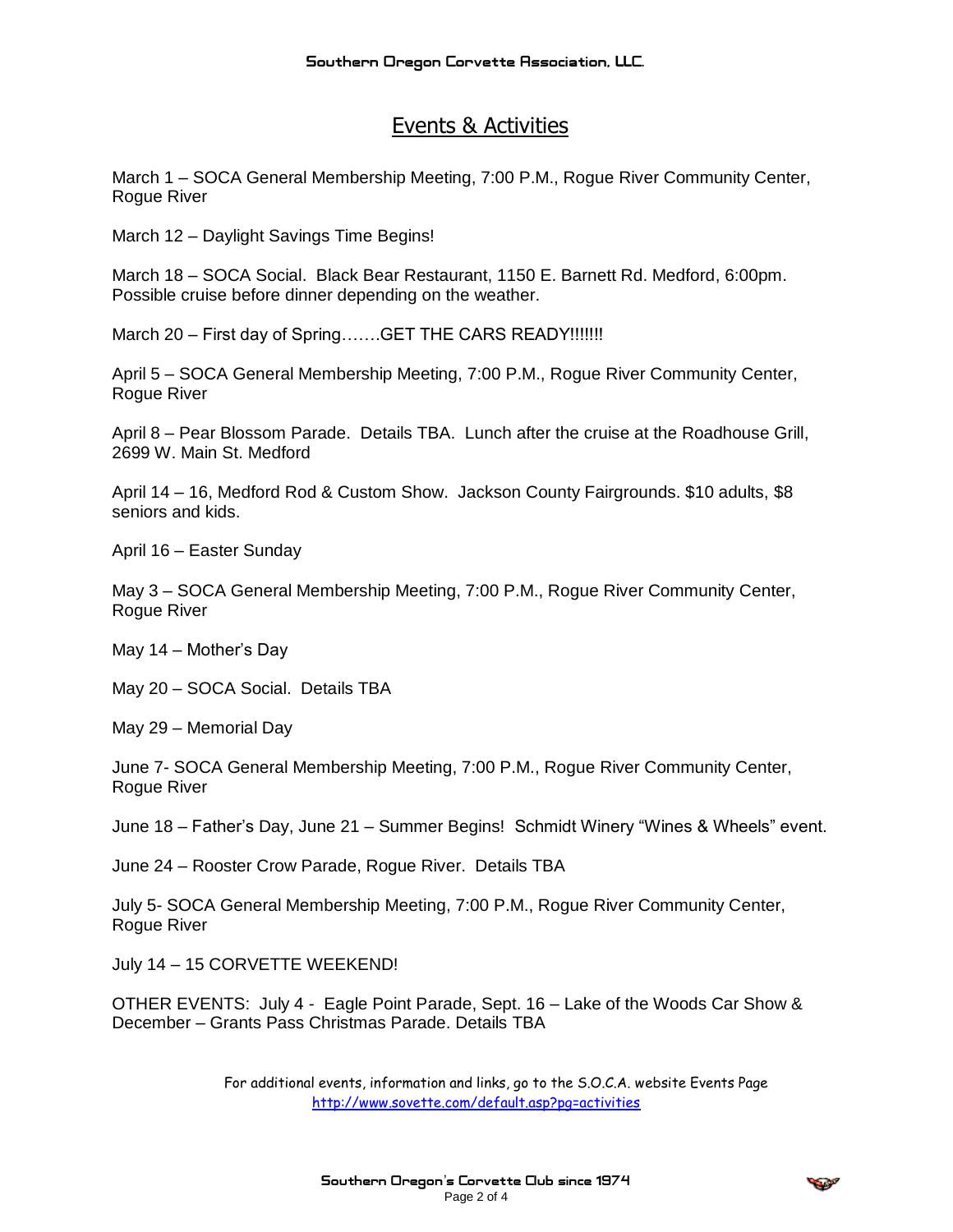Techin & Toolin

## **GM Service Manual**

All Corvette owners should purchase the GM Service Manual for their specific model. The Service Manual is an excellent reference even if you never plan to work on the car yourself, and many mechanics are not familiar with every aspect of the Corvette's extensive systems. Service manuals for Ford Cars & Trucks, Lincoln Mercury, Chevrolet, Pontiac, Cadillac, Buick, Oldsmobile, GMC Truck, GM Powertrain, Acura, Honda, American Isuzu, Suzuki, Mazda and Kia are available from Helm Publications:.

www.**HelmInc.com - 1-800-782-4356 - Monday - Friday 8 am - 6 pm EST 14310 Hamilton Avenue, Highland Park, Michigan 48203**

## **Locked Inside Your Corvette With A Dead Battery?** – **by [McGuireLock](http://mcguirelocksmith.com/author/mcguirelock/)**

We have received a few calls over the years that involves the owner being locked *INSIDE* their Chevrolet Corvette due to a very low or dead battery. Late model Corvettes are all digital. When you open the door you don't pull a handle, you press on a rubber button to release the door. There is no traditional key either, these cars use a proximity key so there is also no key hole on the door to unlock it manually.



If you are on the inside of your Corvette and you need to get out the release you

use to open the door is an electrical relay, so there is no mechanical linkage. This means if the car is not getting power from the battery, the release does nothing! So if you are on the inside of your Corvette and the battery dies, at first glance you feel pretty stuck and helpless.

Fear not! There IS a mechanical release for the door latch inside the car. It's on the floor right next to the door. The lever has a red door symbol on it. Pull that and you can get out of your car. Sadly there was a news report of an elderly man in Texas and his dog dying inside his [Corvette](http://www.nydailynews.com/news/national/texas-man-72-dies-trapped-corvette-dream-car-article-1.2253934) due to loss in battery and he did not know this and could not get out. Please remember this and tell your friends with a Corvette too. Also if you are letting someone borrow your Corvette, make sure they know too. We don't want to see another sad and preventable story like this in the news again.

On a related note: If your battery is dead on your Corvette and you are *LOCKED OUT*, there is a key that releases out of your key fob. Go to the back of your car and insert that key inside the lock that is directly above the license plate. This will let you open the back hatch. After the hatch is open, there is a manual release for the door behind the drivers seat.

# **Automotive Door Lock Maintenance**

Your car door locks have a busy life. Despite their fragile nature, they are very reliable and you are going to use them tens of thousands of times over the life of your car. Nowadays, automotive door locks come equipped with more advanced security features that work to protect you and your belongings from potential car burglars. In addition, they work as an important safety feature to prevent children from opening the door and falling out into the road through it while the vehicle is moving.

Just like that everything mechanical on a car eventually breaks, while automotive door locks are designed to last some time, they are subject to wear and tear, become ailing and break down in the end. Car door locks are susceptible to various problems such as rusting and jamming caused by debris along with moisture, sweat and contaminants found in the surrounding air. Many people find themselves stranded with the aggravation of a sticking door lock for years. And some of them start to hear squeaks and groans whenever their door locks are unlocked. Ironically, by cleaning and oiling them, you can fix most locks in a matter of minutes.

In order to clean the car door lock or to lubricate it, you need to access the interior of the locking interface that is a bit tedious. Cleaning the car door lock, before lubricating it, is critical, because the lubricating agent could impact the debris deep within the lock. For cleaning, you can simply complete this work by wrapping a dry cloth then one poured with a few drops of rust-removing solvent around the tip of a small screwdriver and Insert it within the car door lock and move it in a circular manner.